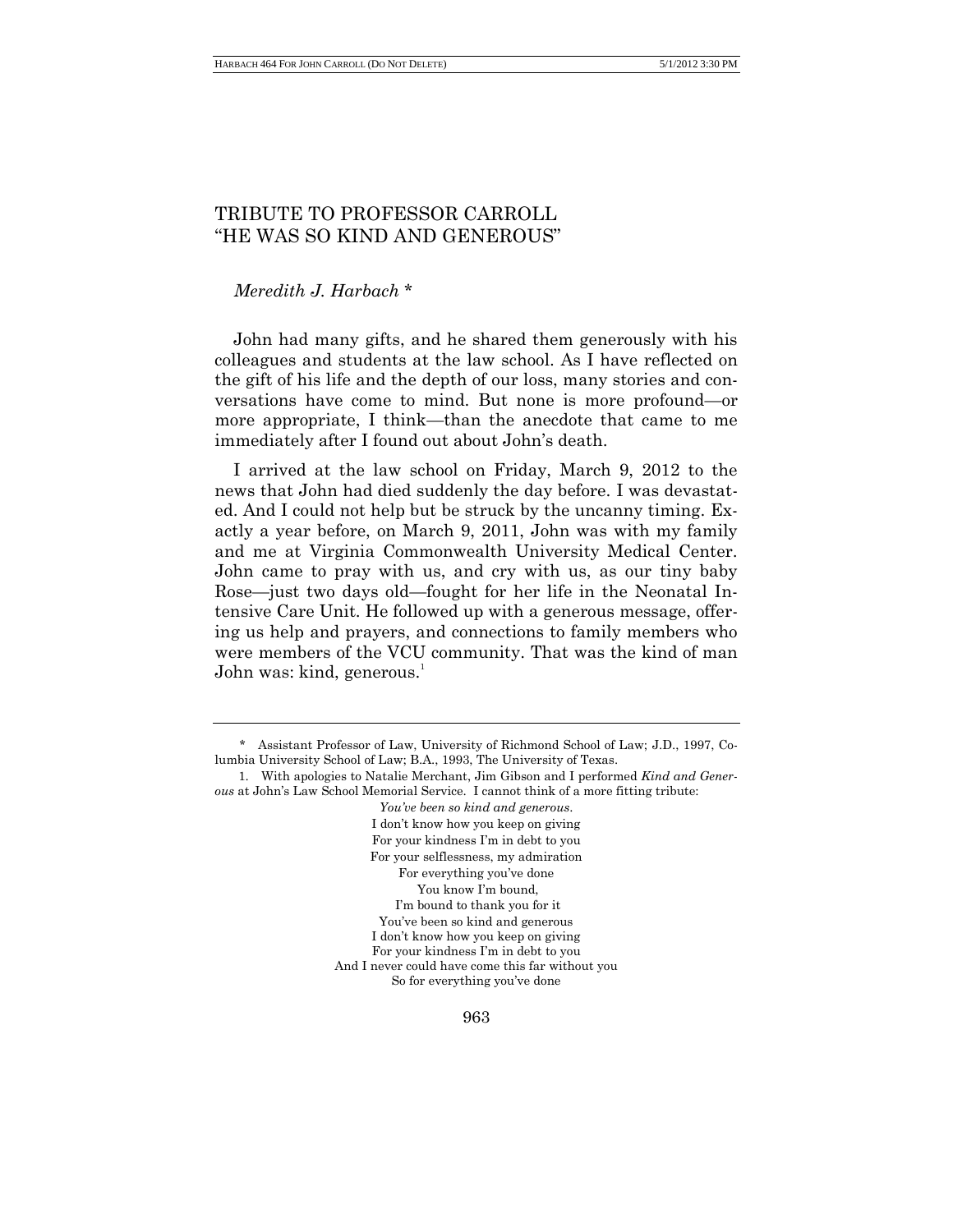## 964 UNIVERSITY OF RICHMOND LAW REVIEW [Vol. 46:963

He was there when you needed him. And he was always clear about what was most important.

That was, of course, the most difficult challenge I have ever faced. Our prayers were answered, and Rose recovered and blossomed into the beautiful, healthy child she is today. In the intervening months, though, I struggled with how to return to my work at the law school while maintaining a focus on my family, and especially baby Rose. Ultimately, I decided to invoke the university's "Stop the Clock" policy, which permits faculty members with a new baby to essentially hit the "pause" button for a year and postpone promotion and tenure decisions. It was not an easy decision, though, and it continued to worry me. It was sometimes difficult to stay clear about what was most important.

Then just a month before he died, John quietly reminded me again to cherish and hold close all that is most precious in this life. As the Dean sent out congratulations to all of the law faculty who had recently been promoted, John wrote the following to me: "I noticed a missing name that deserves to be on this list, and wanted you to know that I was thinking about you and David and Rose today. I'm sure it was a difficult decision, but I deeply respect your decision to 'stop the clock' temporarily on this process so you could devote time where it was needed most." John under-

> You know I'm bound . . . I'm bound to thank you for it I want to thank you For so many gifts You gave with love and tenderness I want to thank you I want to thank you For your generosity The love and the honesty That you gave me I want to thank you Show my gratitude My love and my respect for you I want to thank you I want to . . . Thank you Thank you Thank you Thank you

NATALIE MERCHANT, *Kind and Generous*, *on* OPHELIA (Electra 1998).